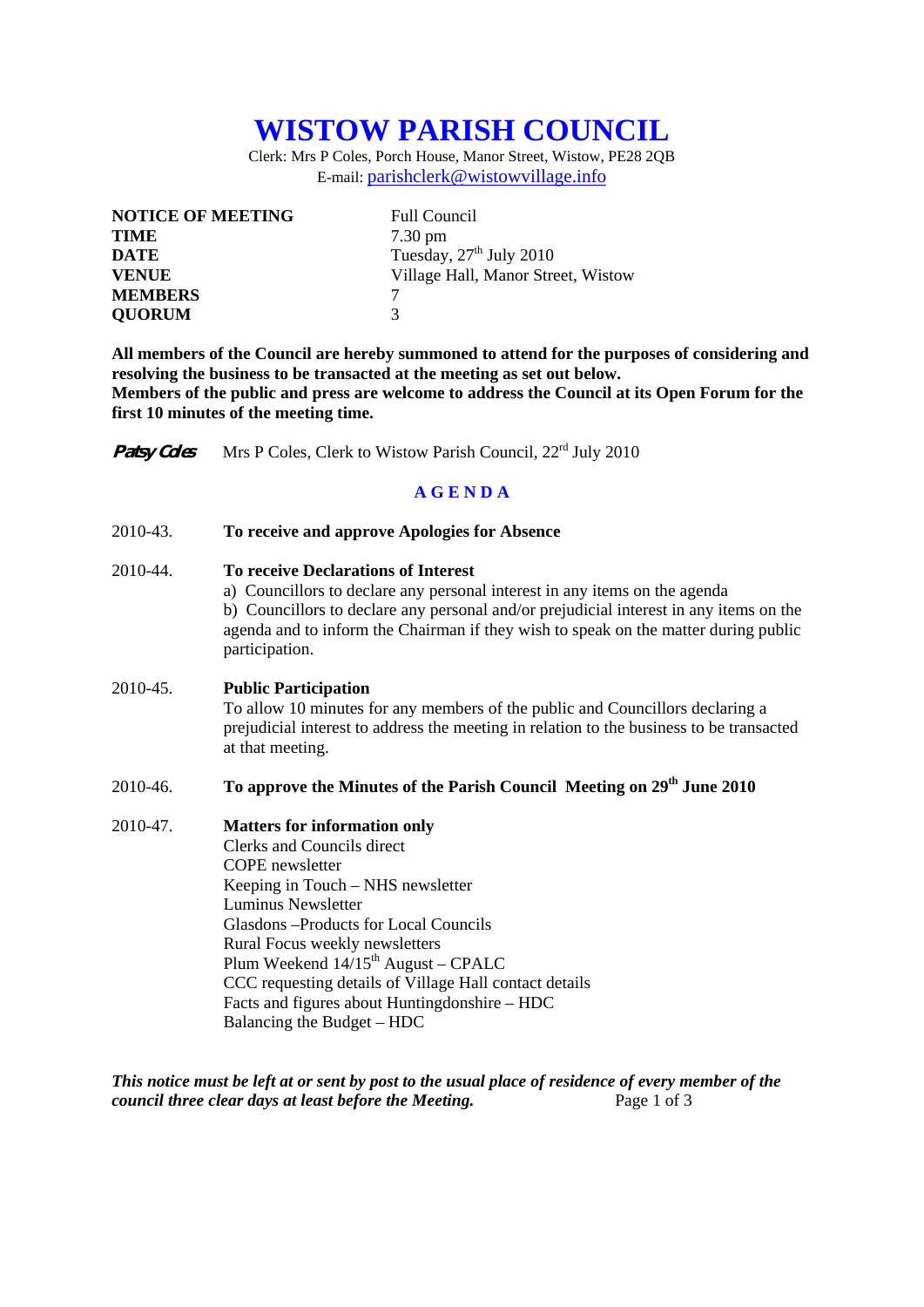| Page 2   |                                                                                                                                                                                                                                                                                                                                                                                                                                               |                               |
|----------|-----------------------------------------------------------------------------------------------------------------------------------------------------------------------------------------------------------------------------------------------------------------------------------------------------------------------------------------------------------------------------------------------------------------------------------------------|-------------------------------|
| 2010-48. | <b>Community Liaison Officer</b><br>Any Police or Crime issues to be discussed?                                                                                                                                                                                                                                                                                                                                                               |                               |
| 2010-49. | To receive reports from County and District Councillors<br>Mr V Lucas, Mr P Bucknell, and Mr P Ward                                                                                                                                                                                                                                                                                                                                           |                               |
| 2010-50. | <b>Finance</b><br>a) to approve the Financial Statement<br>b) to approve payment of outstanding amounts :<br>Mrs P Coles - June salary (rates as per minute no. 8e<br>of the meeting dated the 15/12/09)<br>Lee Gray grass cutting<br>Moore Stephens Auditors<br>c) to review cash flow and resolve anticipated issues<br>Training budget to be reallocated<br>Identify remaining funds available for playground project and show on cashflow | £204.46<br>£169.58<br>£363.08 |
| 2010-51  | Correspondence<br>Letter from CCC regarding Library Service review<br>CCC have invited comments by villagers on the Playground Scheme                                                                                                                                                                                                                                                                                                         |                               |
| 2010-52. | To consider any Planning Applications received<br>100111FUL Proposed kitchen/garden room extension to 16 The Grove, Wistow<br>Notification of address on land at Sheep Dip, Harris Lane, Wistow<br>Hillside, Mill Road, reported as enforcement case                                                                                                                                                                                          |                               |
| 2010-52. | Open Meeting, Tuesday, 27 <sup>th</sup> April 2010<br>Update on outstanding issues:<br>Eroding grass crossing, blockages in brook, bridge                                                                                                                                                                                                                                                                                                     |                               |
| 2010-54. | <b>Cambs Acre - Membership renewal</b><br>Membership costs £25 or £35 depending on requirement – to decided whether to<br>rejoin.                                                                                                                                                                                                                                                                                                             |                               |
| 2010-55. | <b>Church Path</b><br>Update                                                                                                                                                                                                                                                                                                                                                                                                                  |                               |
| 2010-56  | <b>Annual Audit</b><br>Audit has now been completed and the paperwork is now available                                                                                                                                                                                                                                                                                                                                                        |                               |

*This notice must be left at or sent by post to the usual place of residence of every member of the council three clear days at least before the Meeting.* Page 2 of 3